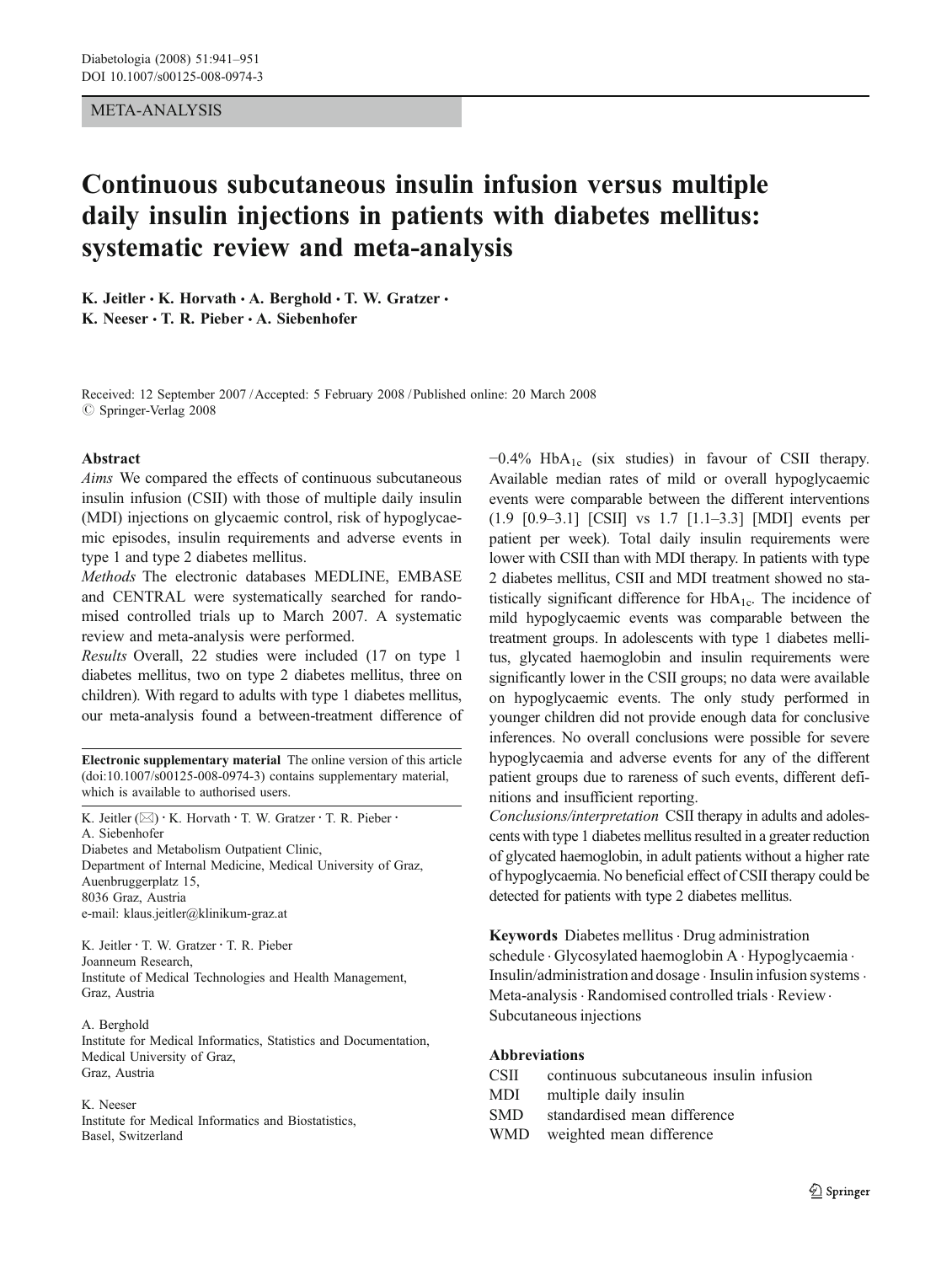# Introduction

Insulin therapy is a pharmaceutical treatment option used to lower blood glucose in diabetic patients. For insulin-treated patients blood glucose optimisation can be managed by different types of insulin and different treatment strategies such as multiple daily insulin (MDI) regimens, continuous subcutaneous insulin infusions (CSII) or conventional treatment.

CSII treatment was introduced in the 1970s as a way of achieving and maintaining strict control of blood glucose concentrations in people with type 1 diabetes mellitus [[1\]](#page-9-0). Since then numerous different insulin pumps have been developed and initial technical problems have diminished. In the last decade, devices have become much safer, smaller and more reliable. Both CSII and MDI are forms of intensified insulin treatment. However, due to its continuous basal insulin substitution, CSII can better mimic a physiological situation. Thus CSII may provide a more efficient mode of insulin delivery to the bloodstream and minimise the risk of hypoglycaemic events. It may be more beneficial to those who find it difficult to adhere to a regimen of multiple injections. On the other hand, adverse events may arise including pump malfunction, catheter infection, irritation or discomfort [[2,](#page-9-0) [3\]](#page-9-0). According to some recent publications [[4](#page-9-0)–[6](#page-9-0)], such events now occur less often.

Recently published meta-analyses of studies comparing CSII and MDI treatment [\[7](#page-9-0), [8](#page-9-0)] demonstrated an improvement in glycaemic control with the use of CSII therapy in patients with type 1 diabetes mellitus. Currently, only a few reviews are available on adults, adolescents or younger children with type 1 and patients with type 2 diabetes mellitus. To evaluate the possible advantages of CSII over MDI treatment, we performed a systematic review and meta-analysis according to the QUOROM statement [\[9](#page-9-0)] and based on randomised controlled trials. We considered findings on glycaemic control, insulin requirements, hypoglycaemia and adverse events.

## **Methods**

## Criteria for inclusion

For our systematic review we considered all randomised controlled trials that had been conducted with people of any age or sex suffering from type 1 or type 2 diabetes mellitus and who were on insulin treatment (excluding pregnant women). The duration of intervention had to be at least 4 weeks with a sample size of not less than ten patients. We took account of all studies that compared CSII, applied 24 h/day, with an MDI injections therapy (thus studies with pump therapy during the night only were excluded). Insulin

therapy was classified as MDI if more than 50% of all patients in the comparison group had three or more injections of short-acting insulin per day. The kind of short-acting insulin had to be the same in both treatment groups, either a regular insulin or an insulin analogue. Studies dealing with a mixed group of diabetic patients (type 1, type 2, children) were excluded from the review unless the respective results had been presented separately for each type of patient.

Search strategy for identification of studies

The search for randomised controlled trials was performed in MEDLINE, EMBASE and CENTRAL. The following were searched for relevant secondary literature: Cochrane Database of Systematic Reviews; Database of Abstracts of Reviews of Effects; Health Technology Assessment Database; and the National Health Service Economic Evaluation Database.

All searches were last updated on 5 March 2007. The phrases and terms used for the search in full text and subject headings, and adapted depending on the database, were: csii, continuous subcutaneous insulin, insulin pump, insulin infusion systems. We also hand-searched reference lists from relevant secondary literature.

## Assessed study outcomes

We evaluated glycaemic control if expressed as a percentage of glycated haemoglobin (HbA<sub>1</sub> or HbA<sub>1c</sub>), insulin requirements, occurrence of severe and mild hypoglycaemic episodes and adverse events.

Study selection, data collection and quality assessment

Two reviewers independently evaluated the references that were thus found for relevance on the basis of their titles and abstracts. References considered as relevant by only one reviewer were reassessed by both and classified by consensus. Ultimately, a list of potentially relevant publications was prepared and full texts of these works were obtained for further evaluation. Data from each study included were extracted by the two independent reviewers. The methodological quality of each trial was assessed using a modification of the criteria given in the Cochrane Handbook [[10\]](#page-9-0) and by Jadad et al. [[11\]](#page-9-0) and Schulz et al. [\[12](#page-9-0)]. A list of the key domains used for our assessment is provided in the Electronic supplementary material (ESM) Table 1. We used three categories for assessment: 'A' means that plausible bias is unlikely to affect the results seriously, 'B' indicates that plausible bias raises some doubt about the results and 'C' stands for plausible bias seriously weakening confidence in the results.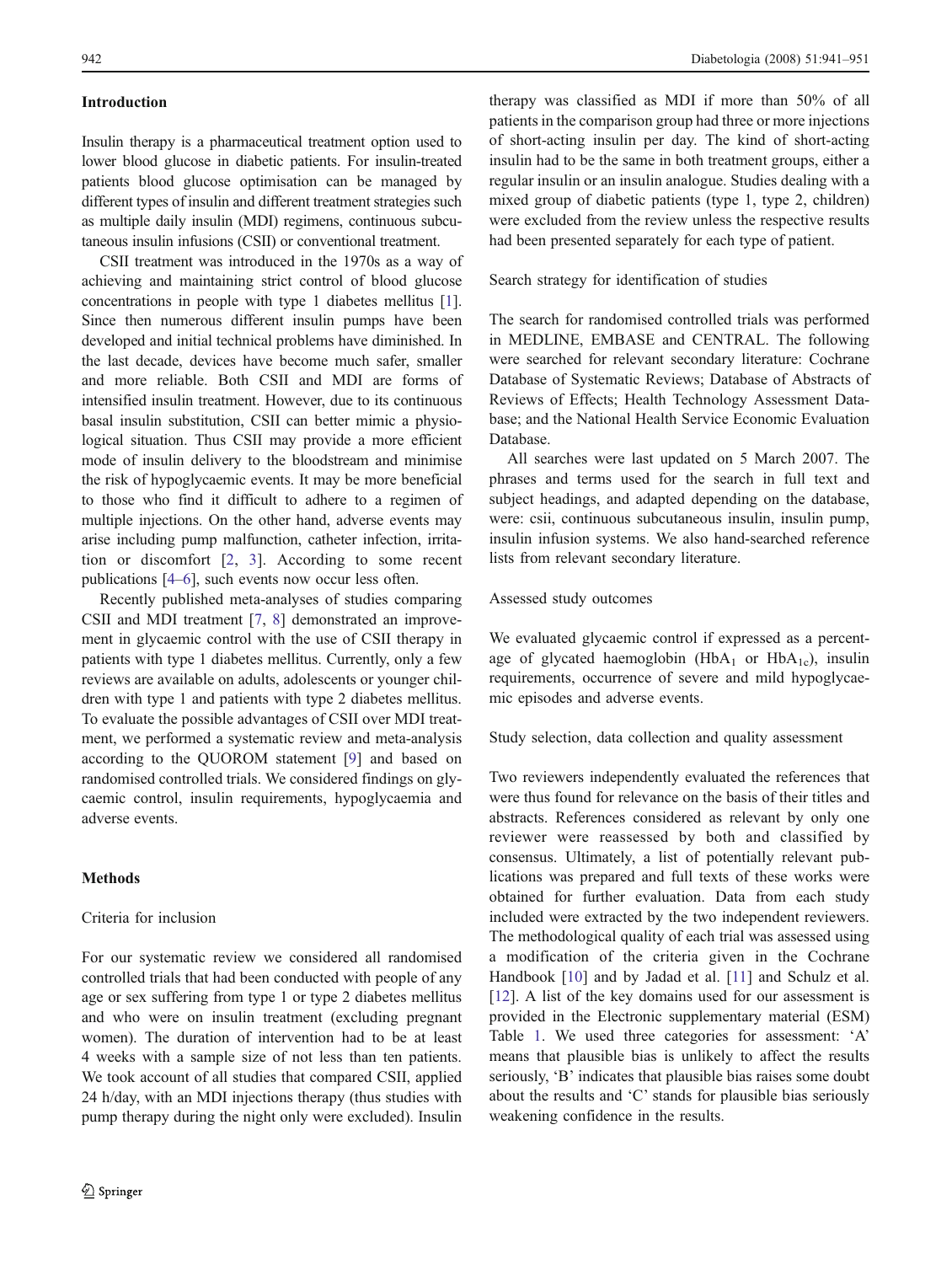#### Statistical analysis

The only meta-analysis performed was the analysis of glycaemic control in studies performed on adult patients with type 1 diabetes. We used a random effects model to conduct this meta-analysis for glycated haemoglobin. The standardised mean difference (SMD) was calculated for the percentage of glycated haemoglobin since different methods of measuring glycated haemoglobin were employed. The estimated combined treatment effect in absolute units was obtained by multiplying the SMD with the overall pooled estimate of SD. For the subgroups  $HbA_{1c}$  and  $HbA_{1}$ , the weighted mean differences (WMD) were calculated. The individual studies used parallel or crossover design, which we incorporated into the meta-analysis. For the crossover studies, the SEM of the within-person differences was needed to conduct the meta-analysis. In three of the seven crossover studies, the correlation between the different treatment outcomes was approximated using the lowest observed correlation among the other studies  $(r=0.52)$  to calculate the SEM for the within-person differences. Heterogeneity between trials was assessed by the  $\chi^2$  test and Higgins  $I^2$ , which describes the percentage of the variability in effect estimates that is due to heterogeneity. To explore heterogeneity, different subgroup and sensitivity analyses were performed.

## Results

## Identification of relevant studies

The initial search using the search strategy described above yielded 1,228 references. After exclusion of duplicates, there were 673 hits, of which 557 were classified as irrelevant by the reviewers on the basis of their abstracts. Among the remaining 116 publications that were perused in full text, 83 did not meet the inclusion criteria. For further detailed information see Fig. 1. No further full published study was obtained by screening the references of the 109 secondary literature publications retrieved. In the end, 33 publications with usable information were included in our systematic review. Of these, 17 studies (27 publications [[13](#page-9-0)–[39\]](#page-10-0)) included mainly adult type 1 diabetic patients, three trials (four publications [\[40](#page-10-0)–[43\]](#page-10-0)) only children of up to 18 years and two studies (two publications [\[44,](#page-10-0) [45\]](#page-10-0)) examined patients with type 2 diabetes mellitus only.

#### Description of included trials

Adult patients with type 1 diabetes mellitus All studies had an open-label study design. Seven of the included studies



Fig. 1 Flow diagram of the literature search and identification of the studies relevant for inclusion in the systematic review. RCT, randomised controlled trial

were parallel studies and ten had a crossover design. Altogether 908 participants took part in the 17 randomised controlled studies. The study periods lasted from a minimum of 5 weeks to a maximum of 2 years. Upon our request, the authors of the Oslo Study [\[17](#page-10-0), [18](#page-10-0), [23](#page-10-0), [25](#page-10-0)–[29](#page-10-0)] told us that the study was originally intended to last for 2 years, but was later extended to 4 years. Due to incomplete data records after 4 years, only the results from the 2 year analysis were considered for this review. Twelve studies used regular human or porcine insulin and five studies used insulin analogues as short-acting insulin for CSII and MDI treatment. For further detailed information on the type of insulin and the type of pumps used, see Table [1.](#page-3-0) For further information on special study characteristics, such as indications for CSII treatment, injection rates and other relevant aspects of care, see ESM Table 2.

In one study [\[32](#page-10-0)], MDI treatment was compared with two different CSII regimens, one with insulin pump therapy with a basal fixed overnight insulin rate, the other with insulin pump therapy with a higher variable dawn insulin rate (0500 to 0800 hours). The quality of 15 studies was assessed to be in category C and only two studies were of higher quality (category B). One study had such a serious quality deficiency [[32\]](#page-10-0) that we did not include the study results in the respective analyses. In that study, patients were asked immediately after a satisfactory randomisation process  $(n=96 \text{ patients})$  if they accepted their assigned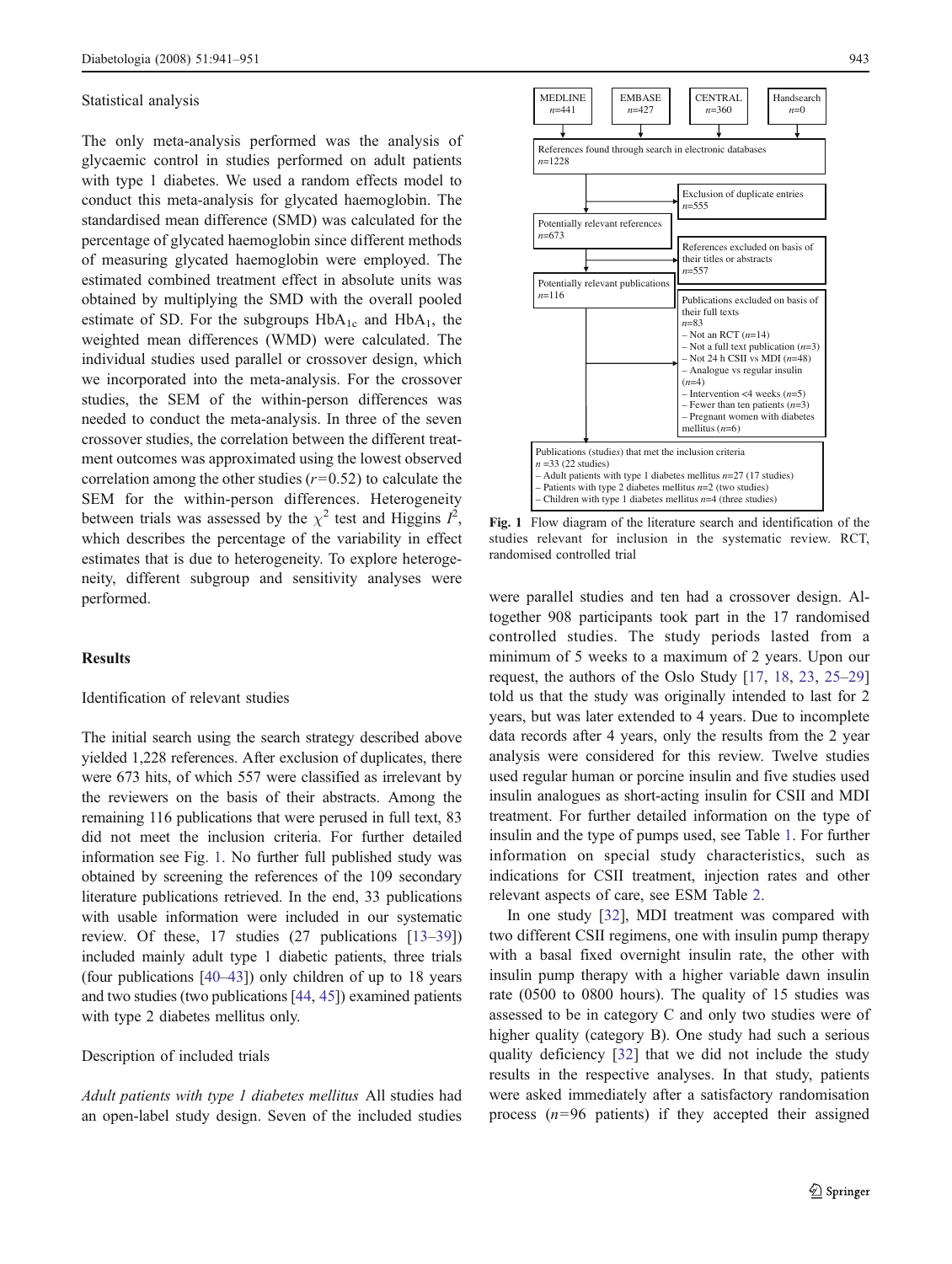<span id="page-3-0"></span>

| Studies grouped                                     | Design    | Follow-up                      | Patients                  |                      | CSII regimen                  |                                  |                                         | MDI regimen                          |                                                 | Outcomes <sup>b</sup> at end of study/treatment, mean (p value) |                                                               |                             | $\delta$                                                                                                                                                                                                                                                                                                                                                                                                                                                                                                                                                                                                                                                                                        |
|-----------------------------------------------------|-----------|--------------------------------|---------------------------|----------------------|-------------------------------|----------------------------------|-----------------------------------------|--------------------------------------|-------------------------------------------------|-----------------------------------------------------------------|---------------------------------------------------------------|-----------------------------|-------------------------------------------------------------------------------------------------------------------------------------------------------------------------------------------------------------------------------------------------------------------------------------------------------------------------------------------------------------------------------------------------------------------------------------------------------------------------------------------------------------------------------------------------------------------------------------------------------------------------------------------------------------------------------------------------|
| by participants                                     |           |                                | $\overline{a}$            | Age <sup>a</sup>     | $\rm{duration}^a$<br>Diabetes | Type of short-<br>acting insulin | Pump device                             | long-acting insulin<br>Short acting/ | Minor/overall<br>${\rm hypogl}^{\rm c}$         | $HbA_{1}$ $HbA_{1}$<br>(%)                                      | (IU or IU/kg)<br>insulin doses<br>Total daily                 | Body weight (kg)            |                                                                                                                                                                                                                                                                                                                                                                                                                                                                                                                                                                                                                                                                                                 |
| Bak et al. 1987<br>Adults, type 1                   | Crossover | 6 months                       | $\overline{c}$            | $\overline{c}$       | $\circ$                       | Regular                          | $G-MS-36$                               | Regular/NPH                          | n.a.                                            | n.a.                                                            | 46.6 vs 51.9                                                  | 76.6 vs 74.8                | $\cup$                                                                                                                                                                                                                                                                                                                                                                                                                                                                                                                                                                                                                                                                                          |
| Berg et al. 1998<br>$[14 - 16]$<br>[13, 31]         | Parallel  | 24 months                      | 33                        | median<br>$18 - 19,$ | median<br>$10 - 12$           | n.a.                             | n.a.                                    | n.a. / n.a.                          | n.a.                                            | 8.6 vs 9.6<br>(p < 0.02)                                        | $0.95$ vs $0.91$<br>(p<0.05)<br>(n.a.)                        | (p<0.01)<br>n.a.            | $\cup$                                                                                                                                                                                                                                                                                                                                                                                                                                                                                                                                                                                                                                                                                          |
| Chiasson et al.<br>[61] 1861                        | Crossover | 3 months                       | $\overline{c}$            | $\overline{27}$      | 15                            | Regular                          | <b>IHIM</b>                             | ultralente<br>Regular/               | n.a.                                            | $9.1^d$ vs 8.7 <sup>d</sup><br>(S)                              | 43.9 vs 56.1<br>(p<0.01)                                      | n.a.                        | $\cup$                                                                                                                                                                                                                                                                                                                                                                                                                                                                                                                                                                                                                                                                                          |
| Ciavarella et al.<br>1985 [20]                      | Parallel  | 12 months                      | $\overline{4}$            | 33                   | $-16$<br>$\overline{4}$       | n.a.                             | MJ-MC-2                                 | Regular/n.a                          | n.a.                                            | $9.0^d$ vs $11.4^d$<br>(n.a.)                                   | 45 vs 45<br>(n.a.)                                            | n.a.                        | $\cup$                                                                                                                                                                                                                                                                                                                                                                                                                                                                                                                                                                                                                                                                                          |
| DeVries et al<br>2002 [21]                          | Parallel  | 16 weeks                       | 79                        | $36 - 37$            | 18                            | analogue<br>Insulin              | $HTr-P1$                                | Analogue/NPH                         | $3.1$ vs $2.0$<br>$\left( \mathrm{n.a.}\right)$ | n.a.                                                            | n.a.                                                          | 77.9 vs 80.7<br>(n.a.)      | $\cup$                                                                                                                                                                                                                                                                                                                                                                                                                                                                                                                                                                                                                                                                                          |
| et al. 2000 [22]<br>Hanaire-Broutin                 | Crossover | 4 months                       | $\frac{1}{4}$             | 4                    | 20                            | analogue<br>Insulin              | MM-506/507,<br>HTr-DV                   | Analogue/NPH                         | $2.0$ vs $2.2$<br>$\widetilde{S}$               | (p<0.001)<br>7.9 vs 8.2                                         | 38.5 vs 47.3<br>(p<0.0001)                                    | 68.7 vs 69.0<br>(SN)        | $\cup$                                                                                                                                                                                                                                                                                                                                                                                                                                                                                                                                                                                                                                                                                          |
| Hirsch et al. 2005<br>$[24]$                        | Crossover | 5 weeks                        | 100                       | 43                   | 22                            | analogue<br>Insulin              | Prestudy insulin<br>pump                | Analogue/<br>glargine                | $1.2$ vs $1.1$<br>$\widetilde{S}$               | n.a.                                                            | 40.9 vs 46.1<br>$(p=0.08)$                                    | n.a.                        | $\cup$                                                                                                                                                                                                                                                                                                                                                                                                                                                                                                                                                                                                                                                                                          |
| Home et al. 1982<br>[30]                            |           | Crossover 10 weeks             | $\equiv$                  | $\overline{4}$       | 22                            | Regular                          | MHI-1001,<br>$AS-6C$                    | ultralente<br>Regular/               | $0.3$ vs $0.4$<br>$(\mathrm{n.a.})$             | $10.0^d$ vs $11.7^d$<br>$(p=0.026)$                             | $(p=0.004)$<br>$51$ vs $80$                                   | 58.9 vs 67.0<br>$(p=0.023)$ | $\cup$                                                                                                                                                                                                                                                                                                                                                                                                                                                                                                                                                                                                                                                                                          |
| Hoogma et al.<br>2006 [39]                          |           | Crossover 18 months            | 272                       | $35 - 37$            | $-15$<br>$\overline{4}$       | analogue<br>In<br>sulin          | HTr-Pl-V100<br>HTr-V100,                | Analogue/NPH                         | $0.9$ vs $1.1$<br>$\odot$                       | (p<0.001)<br>7.5 vs 7.7                                         | (p<0.0001)<br>$0.53$ vs $0.71$                                | n.a.                        | $\cup$                                                                                                                                                                                                                                                                                                                                                                                                                                                                                                                                                                                                                                                                                          |
| Nosadini et al.<br>1988 [32]                        | Parallel  | 1 year                         | 96                        | $32 - 36$            | $7 - 8$                       | n.a.                             | MJ-MC-20,<br>$BT-II$                    | Regular/n.a.                         | $0.7$ vs $1.1$<br>$\odot$                       | 6.3 vs 7.1<br>(unclear)                                         | n.a.                                                          | n.a.                        | ◡                                                                                                                                                                                                                                                                                                                                                                                                                                                                                                                                                                                                                                                                                               |
| Saurbrey et al.<br>Schiffrin et al.<br>1988 [33]    | Crossover | Crossover 10 weeks<br>6 months | $20\,$<br>$\overline{21}$ | 32<br>25             | 15<br>$\overline{10}$         | Regular<br>Regular               | AS-6C, Med-209<br>MHI-1001              | Regular/NPH<br>monotard<br>Regular/  | n.a.<br>n.a.                                    | $8.2^d$ vs $8.4^d$<br>7.6 vs 7.6<br>$\widetilde{\text{CS}}$     | 41.0 vs 44.0<br>$0.62$ vs $0.64$<br>$(\mathrm{n}.\mathrm{a})$ | n.a.<br>n.a.                | $\cup$<br>O                                                                                                                                                                                                                                                                                                                                                                                                                                                                                                                                                                                                                                                                                     |
| Schmitz et al.<br>1982 [34]                         | Crossover | 6 months                       | $\supseteq$               | 57                   | 24                            | Regular                          | Nor-I                                   | Regular/NPH                          | n.a.                                            | 7.0 vs 7.7<br>$\widetilde{\text{NS}}$                           | $0.55$ vs $0.60$<br>(SN)                                      | 73.0 vs 72.8                | $\cup$                                                                                                                                                                                                                                                                                                                                                                                                                                                                                                                                                                                                                                                                                          |
| Schottenfeld-Naor<br>et al. 1985 [36]<br>1989 [35]  | Crossover | 4 months                       | $\Box$                    | 29                   | 15                            | Regular                          | Nor-I, Med-209-<br>100, AS-6MP          | Regular/NPH                          | $2.6$ vs $3.3$<br>(S)                           | $7.8^d$ vs $8.9^d$<br>(p<0.001)<br>$(p=0.002)$                  | 38.0 vs 46.3<br>$(p=0.02)$<br>(p<0.01)                        | (SN)<br>n.a.                | $\cup$                                                                                                                                                                                                                                                                                                                                                                                                                                                                                                                                                                                                                                                                                          |
| Tsui et al. 2001<br>[37]                            | Parallel  | 9 months                       | 27                        | 36                   | $-17$<br>$15-$                | analogue<br>Insulin              | MM-507                                  | Analogue/NPH                         | $2.0 \text{ vs } 1.9$<br>(SN)                   | 7.4 vs 7.6<br>$\widetilde{\mathrm{CS}}$                         | $0.6$ vs $0.7$<br>(SN)                                        | n.a.                        | $\mathbf{u}$                                                                                                                                                                                                                                                                                                                                                                                                                                                                                                                                                                                                                                                                                    |
| Ziegler et al.<br>1990 [38]                         | Parallel  | $2$ years                      | 96                        | median<br>32,        | median $13$<br>$15 - 18,$     | Regular                          | AS-8MP, Pro-E1<br>Nor-I, $BTr-1 + II$ , | Regular/NPH                          | n.a.                                            | $8.7^d$ vs $8.4^d$<br>(SN)                                      | n.a. (NS)                                                     | 24.2 vs 22.5<br>$kg/m2$ (S) | O                                                                                                                                                                                                                                                                                                                                                                                                                                                                                                                                                                                                                                                                                               |
| 1985-1988 [17.<br>$18, 23, 25 - 29$ ]<br>Oslo Study | Parallel  | $2$ years                      | $\overline{30}$           | $26 - 27$            |                               | Regular                          | Nor-I, AS-6C                            | Regular/NPH                          | $1.7$ vs $1.2$<br>$\widetilde{\mathrm{CS}}$     | $8.7^d$ vs $9.1^d$<br>(n.a.)                                    | $0.68$ vs $0.72$<br>$\widetilde{\mathrm{CS}}$                 | 70.5 vs 75.1<br>(SN)        | $\mathbf{\underline{\underline{\omega}}}% =\mathbf{\underline{\omega}}% =\mathbf{\underline{\omega}}% =\mathbf{\underline{\omega}}% =\mathbf{\underline{\omega}}% =\mathbf{\underline{\omega}}% =\mathbf{\underline{\omega}}% =\mathbf{\underline{\omega}}% =\mathbf{\underline{\omega}}% =\mathbf{\underline{\omega}}% =\mathbf{\underline{\omega}}% =\mathbf{\underline{\omega}}% =\mathbf{\underline{\omega}}% =\mathbf{\underline{\omega}}% =\mathbf{\underline{\omega}}% =\mathbf{\underline{\omega}}% =\mathbf{\underline{\omega}}% =\mathbf{\underline{\omega}}% =\mathbf{\underline{\omega}}% =\mathbf{\underline{\omega}}% =\mathbf{\underline{\omega}}% =\mathbf{\underline{\omega}}$ |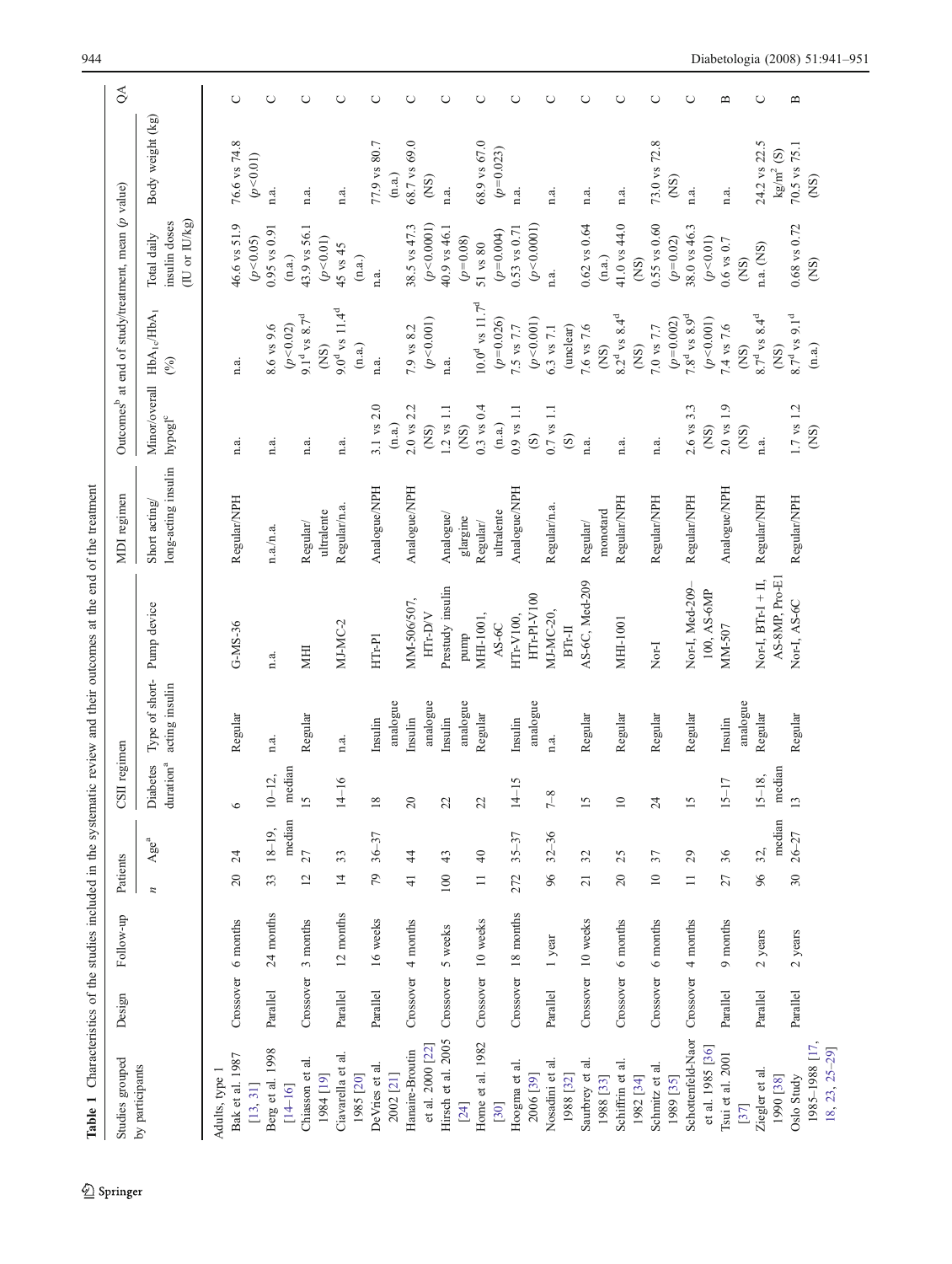| Patients, type 2<br>Herman et al.<br>2005 [44]                                                                                                                              | Parallel           | 52 weeks |                  | $10766-6715-$       |         | analogue<br>Insulin | MM-508          | ${\bf Analogue' }\atop {\bf galaxy are}$ | 1.1 vs 1.2<br>(NS)<br>0.2 vs 0.3 |                                                                                                    | 108 vs 108                                  | n.a.                    | ≃ |
|-----------------------------------------------------------------------------------------------------------------------------------------------------------------------------|--------------------|----------|------------------|---------------------|---------|---------------------|-----------------|------------------------------------------|----------------------------------|----------------------------------------------------------------------------------------------------|---------------------------------------------|-------------------------|---|
| Raskin et al.                                                                                                                                                               | Parallel           | 24 weeks |                  | $127$ 55-56 $12-14$ |         | Insulin             | MM-507          | <b>Analogue/NPH</b>                      |                                  | $6.6$ vs $6.4$<br>(NS)<br>7.6 vs 7.5<br>(NS)                                                       | $(p=0.998)$<br>0.7 vs 0.8                   | 98.1 vs 97.6            |   |
| 2003 [45]                                                                                                                                                                   |                    |          |                  |                     |         | analogue            |                 |                                          | $\left( \mathrm{n.a.}\right)$    |                                                                                                    | (n.a.)                                      | $\widetilde{\text{CS}}$ |   |
| Children, type 1                                                                                                                                                            |                    |          |                  |                     |         |                     |                 |                                          |                                  |                                                                                                    |                                             |                         |   |
| Doyle et al.                                                                                                                                                                | Parallel           | 16 weeks | 32 <sup>13</sup> |                     | $6 - 7$ | Insulin             | MM-508, Par-511 | Analogue/                                | n.a.                             |                                                                                                    |                                             | n.a.                    |   |
| 2004 [40]                                                                                                                                                                   |                    |          |                  |                     |         | analogue            |                 | glargine                                 |                                  |                                                                                                    | 0.9 vs 1.2<br>( $p=0.003$ )<br>0.73 vs more |                         |   |
| Schiffrin et al.                                                                                                                                                            | Crossover 16 weeks |          | 20 15            |                     |         | Regular             | MHI-2703        | <b>Regular/NPH</b> or                    | n.a.                             |                                                                                                    |                                             | n.a.                    |   |
| 1983 [41, 42]                                                                                                                                                               |                    |          |                  |                     |         |                     |                 | lente                                    |                                  | 7.2 vs 8.1<br>( $p$ <0.05)<br>8.9 <sup>d</sup> vs 9.7 <sup>d</sup><br>( $p$ <0.05)<br>( $p$ <0.05) | $(p<0.001)$<br>0.62 vs 0.73                 |                         |   |
| Wilson et al.                                                                                                                                                               | Parallel           | 1 year   | 22<br>2          |                     |         | Insulin             | MM-508          | Analogue/glargine <sup>e</sup> Similar   |                                  |                                                                                                    |                                             | n.a.                    |   |
| 2005 [43]                                                                                                                                                                   |                    |          |                  |                     |         | analogue            |                 |                                          |                                  | (SN)                                                                                               | (n.a.)                                      |                         |   |
| <sup>c</sup> Hypoglycaemia (hypogl) in events per patient per week<br>All outcomes reported as CSII vs MDI treatment<br><sup>a</sup> Years, mean unless otherwise indicated |                    |          |                  |                     |         |                     |                 |                                          |                                  |                                                                                                    |                                             |                         |   |

CHypo;<br>dHbA<sub>1</sub>

° 10% of patients 10% of patients

*.*

IU, International Units; n.a., not available; QA, quality assessment category; S, significant

IU, International Units; n.a., not available; QA, quality assessment category; S, significant<br>Devices: AS, Auto Syringe; BTr, Betatron; G, Graseby; HTr, H-Tron; HTr-Pl, H-Tron Plus; Med, Medix-Infuser; MH, Mill Hill Infuse Devices: AS, Auto Syringe; BTr, Betatron; G, Graseby; HTr, H-Tron; HTr-Pl, H-Tron Plus; Med, Medix-Infuser; MHI, Mill Hill Infuser; MJ, Microjet; MM, Minimed; Nor-I, Nordisk Infuser; Par, Paradigm; Pro, Promedos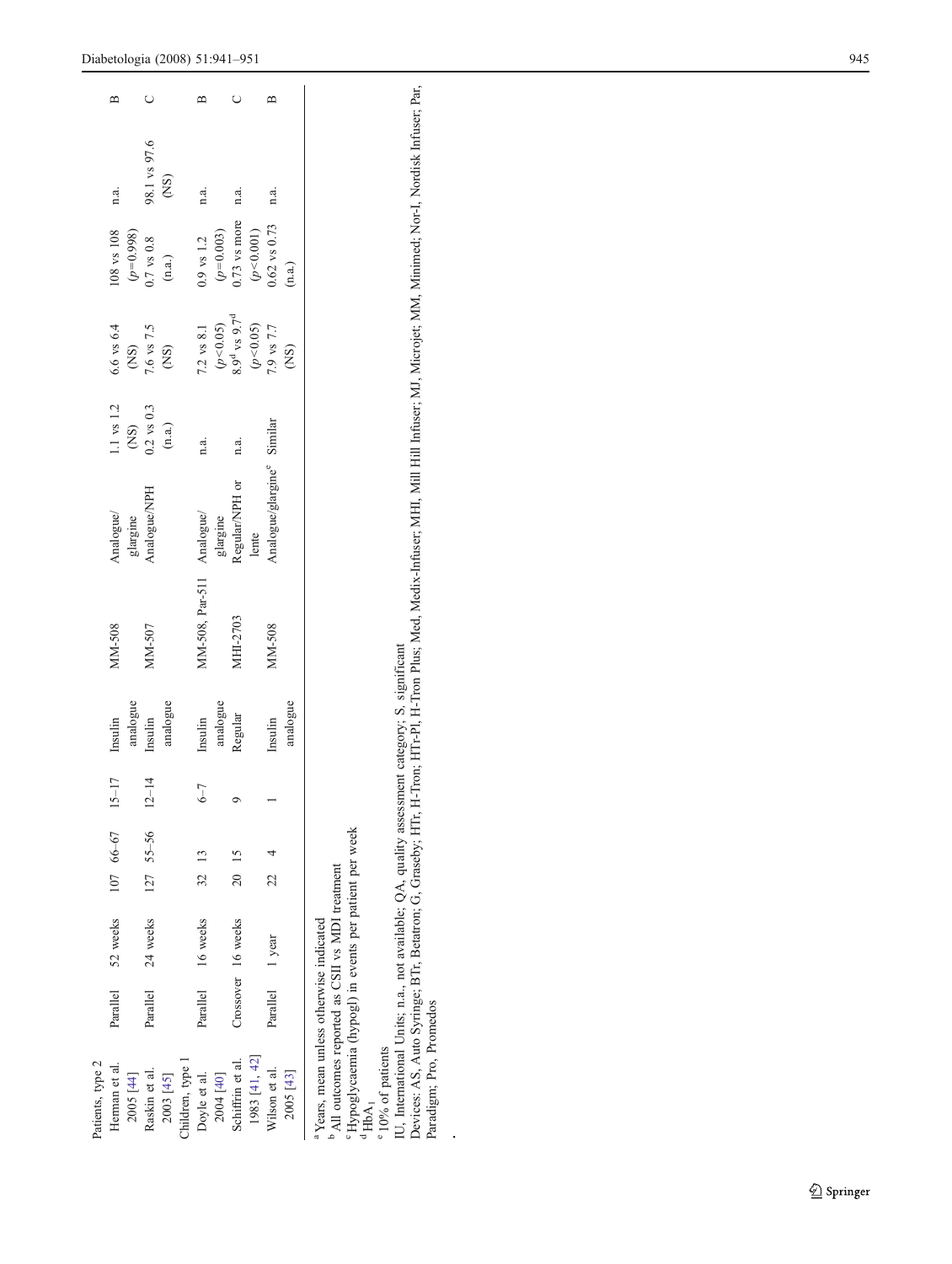treatment. If they refused, they were excluded from the study. This is not standard procedure in trials, and in fact 32 patients in this study dropped out before even starting with the assigned treatment.

Patients with type 2 diabetes mellitus Both studies had an open-label parallel study design [\[44](#page-10-0), [45](#page-10-0)] and 234 patients took part in the randomised controlled trials. The study periods were 24 and 52 weeks, respectively. Both studies used insulin analogues as short-acting insulin for CSII and MDI treatment. For further detailed information on the type of insulin and the type of pumps used, see Table [1](#page-3-0). The quality of one study was assessed to be in category C and the other study was of higher quality (category B).

Children with type 1 diabetes mellitus Of the randomised controlled trials found, one [\[41](#page-10-0)] used a crossover design, whereas the other two, far more recent investigations [[40,](#page-10-0) [43\]](#page-10-0), were of parallel design. Altogether, 74 children took part in the three randomised controlled studies. The duration of follow-up and treatment was 16 weeks in two trials and 52 weeks in the third trial. Two studies were performed in adolescents [\[40](#page-10-0), [41\]](#page-10-0). One study [[43\]](#page-10-0) included young children with a mean age of 4 years. In the older study [\[41](#page-10-0)], regular insulin was used; in both recent studies [\[40](#page-10-0), [43](#page-10-0)] insulin analogues were used as pump insulin and as bolus insulin in the respective comparison groups. Insulin glargine was used as basal insulin in the MDI groups by all patients in one trial [\[40](#page-10-0)] and by 60% of patients at the end of the other study [[43\]](#page-10-0), while the other patients in that trial used NPH and ultralente as basal insulin. The quality of one study was assessed to be in category C and the other two studies were of higher quality (category B).

## Glycaemic control—glycated haemoglobin

Adult patients with type 1 diabetes mellitus*—*meta-analysis Of 17 selected studies we had to exclude five studies from this meta-analysis for the following reasons: (1) one study did not

report any  $HbA_{1c}$  baseline and follow-up data [\[13\]](#page-9-0); (2) one study compared only treatment sequences (CSII-MDI vs MDI-CSII) at study endpoint [[24](#page-10-0)]; (3) another trial provided no measure of variability [[37](#page-10-0)]; (4) in one study [\[36](#page-10-0)] the discrepancies in the measurement of variability could not be resolved; and (5) another study [\[32](#page-10-0)] had an unacceptably high dropout rate immediately after randomisation assignment.

Ultimately, 12 studies were included in the meta-analysis of the percentage of glycated haemoglobin at the end of treatment. When the SMD was calculated, the effect between treatment groups was estimated to be −0.6 (95% CI: −0.87, −0.22) in favour of CSII compared with MDI (Fig. 2), which corresponds to an effect size of −0.6% in original units. The  $I^2$  statistic was estimated to be 75%, which indicates substantial heterogeneity.

Six of the twelve studies used  $HbA_{1c}$ , whereas the other six studies used  $HbA_1$  for the measurement of glycated haemoglobin. Analyses according to the different methods showed that for studies using  $HbA_{1c}$  the difference between the CSII and MDI groups was statistically significant in favour of CSII treatment with a WMD of −0.4% (95% CI:  $-0.65, -0.20; I<sup>2</sup>=72%$ ) (Fig. [3](#page-6-0)a). For the studies in which HbA<sub>1</sub> was measured, the WMD was  $-0.6\%$  (95% CI:  $-1.34$ , 0.14;  $I^2 = 84\%$ ). The difference between the groups was not statistically significant (Fig. [3b](#page-6-0)).

In studies with a duration of less than 6 months, the SMD in glycated haemoglobin when comparing CSII with MDI treatment was  $-0.4$  (95% CI:  $-0.82$ ,  $-0.01$ ), which is equivalent to −0.4% in original units. In studies of longterm duration (6 months or more) comparing CSII with MDI treatment, the SMD was −0.7 (95% CI: −1.24, −0.19), which corresponds to −0.8% in original units. In both analyses, there was evidence of heterogeneity among short  $(l^2 = 55\%)$ and long-term studies  $(l^2=82\%)$ . For studies using a parallel design, the SMD in glycated haemoglobin was −0.9 (95% CI: −1.64, −0.10;  $I^2 = 85\%$ ) when comparing CSII and MDI treatment, corresponding to −1.2% in original units. For studies with crossover design the SMD in glycated haemoglobin was −0.4 (95% CI: −0.68, −0.07;  $I^2$ =52%), corresponding to -0.4% in original units. For

Fig. 2 Glycated haemoglobin at the end of treatment in the studies performed on adult patients with type 1 diabetes: standardised mean difference (SMD) between groups. Model with random effects: DerSimonian–Laird. Heterogeneity: Q= 43.16,  $df=11$  ( $p=0.000$ ),  $I^2=$ 74.5%. Overall effect: z score=  $-3.31$  ( $p=0.001$ ),  $\tau^2=0.212$ 

DeVries et al., 2002 [21]  $-0.81$  0.24  $-$  10.17  $-$  0.81 Home et al., 1982 [30] Saurbrey et al., 1988 [33] 0.00 0.32<br>Schiffrin et al., 1982 [34] -0.41 0.35 **Study** Total (95% CI)

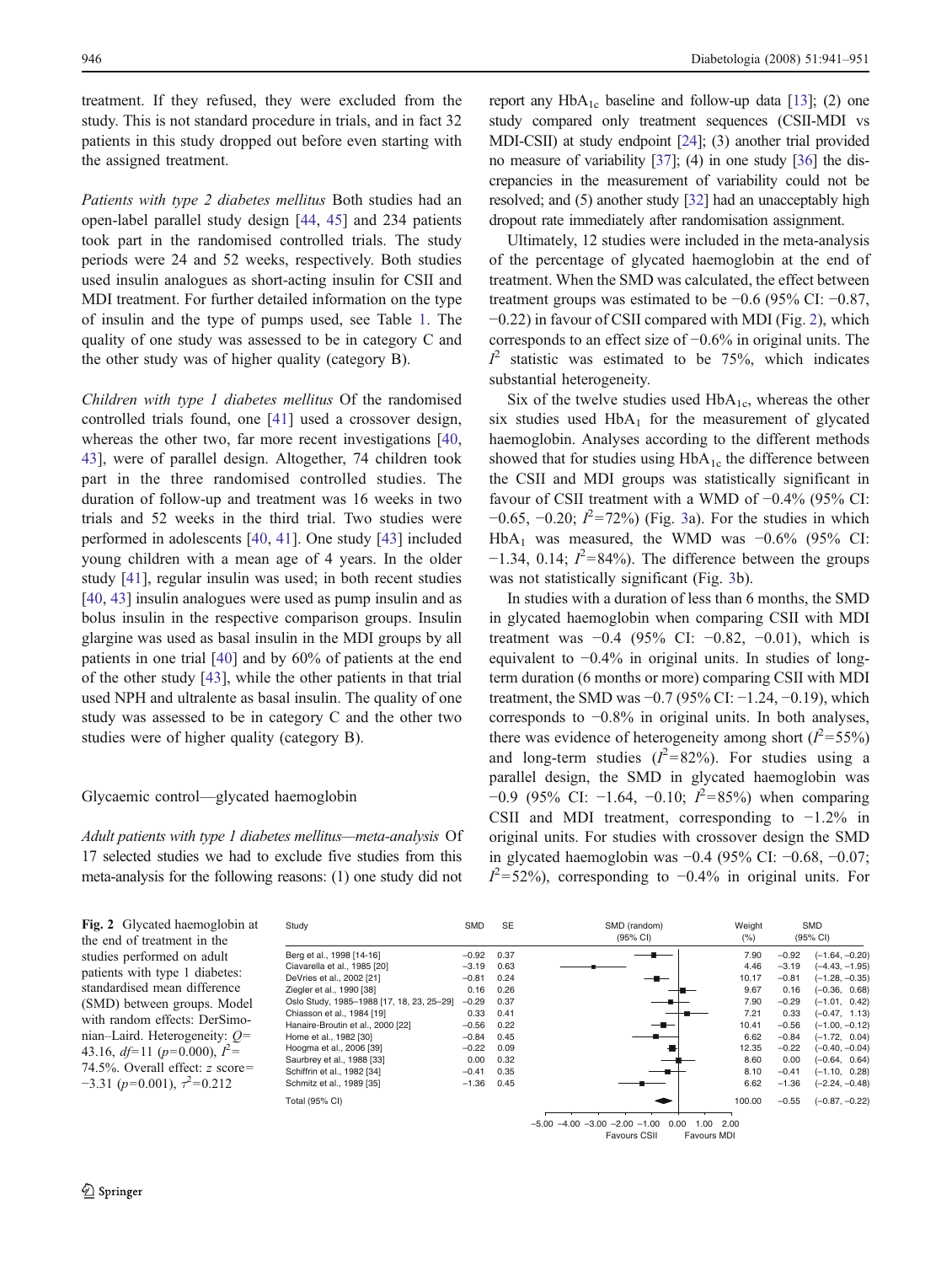<span id="page-6-0"></span>Fig. 3 a, b Glycated haemoglobin at the end of treatment in the studies performed on adult patients with type 1 diabetes: weighted mean difference (WMD) between groups analysed by method of measurement. a Studies using glycated  $HbA_{1c}$ . Model with random effects: DerSimonian–Laird. Heterogeneity:  $Q=17.77$ ,  $df=5$  $(p=0.003)$ ,  $I^2=71.9\%$ . Overall effect: z score=−3.7 ( $p=0.000$ ),  $\tau^2$ =0.048. **b** Studies using glycated HbA<sub>1</sub>. Model with random effects: DerSimonian–Laird. Heterogeneity:  $Q=30.34$ ,  $df=5$  $(p=0.000)$ ,  $I^2 = 83.5\%$ . Overall effect: z score=−1.59 (p= 0.113),  $\tau^2 = 0.659$ 

| a                                         |            |            |           |                                                         |                |         |                        |
|-------------------------------------------|------------|------------|-----------|---------------------------------------------------------|----------------|---------|------------------------|
| Study                                     | <b>WMD</b> | <b>SE</b>  |           | WMD (random)<br>(95% CI)                                | Weight<br>(% ) |         | <b>WMD</b><br>(95% CI) |
| Berg et al., 1998 [14-16]                 | $-1.00$    | 0.40       |           |                                                         | 6.45           | $-1.00$ | $(-1.78, -0.22)$       |
| DeVries et al., 2002 [21]                 | $-0.82$    | 0.24       |           |                                                         | 12.52          | $-0.82$ | $(-1.29, -0.35)$       |
| Hanaire-Broutin et al., 2000 [22]         | $-0.35$    | 0.10       |           |                                                         | 22.86          | $-0.35$ | $(-0.54, -0.16)$       |
| Hoogma et al., 2006 [39]                  | $-0.22$    | 0.07       |           |                                                         | 25.16          | $-0.22$ | $(-0.35, -0.09)$       |
| Saurbrey et al., 1988 [33]                | 0.00       | 0.20       |           |                                                         | 15.29          | 0.00    | $(-0.38, 0.38)$        |
| Schmitz et al. 1989 [35]                  | $-0.70$    | 0.16       |           |                                                         | 17.71          | $-0.70$ | $(-1.02, -0.38)$       |
| Total (95% CI)                            |            |            |           |                                                         | 100.00         | $-0.43$ | $(-0.65, -0.20)$       |
|                                           |            |            |           |                                                         |                |         |                        |
|                                           |            |            |           | $-5.00 -4.00 -3.00 -2.00 -1.00$<br>0.00<br>1.00         | 2.00           |         |                        |
|                                           |            |            |           | <b>Favours MDI</b><br><b>Favours CSII</b>               |                |         |                        |
| b                                         |            |            |           |                                                         |                |         |                        |
|                                           |            |            |           |                                                         |                |         |                        |
| Study                                     |            | <b>WMD</b> | <b>SE</b> | WMD (random)                                            | Weight         |         | <b>WMD</b>             |
|                                           |            |            |           | (95% CI)                                                | (% )           |         | (95% CI)               |
| Ciavarella et al., 1985 [20]              |            | $-2.40$    | 0.48      |                                                         | 16.09          | $-2.40$ | $(-3.33, -1.47)$       |
| Ziegler et al., 1990 [38]                 |            | 0.30       | 0.50      |                                                         | 15.62          | 0.30    | $(-0.69, 1.29)$        |
| Oslo Study, 1985-1988 [17, 18, 23, 25-29] |            | $-0.40$    | 0.50      |                                                         | 15.66          | $-0.40$ | $(-1.38, 0.58)$        |
| Chiasson et al., 1984 [19]                |            | 0.40       | 0.35      |                                                         | 18.16          | 0.40    | $(-0.29, 1.09)$        |
| Home et al., 1982 [30]                    |            | $-1.70$    | 0.64      |                                                         | 13.34          | $-1.70$ | $(-2.95, -0.45)$       |
| Schiffrin et al., 1982 [34]               |            | $-0.20$    | 0.12      |                                                         | 21.13          | $-0.20$ | $(-0.44, 0.04)$        |
| Total (95% CI)                            |            |            |           |                                                         | 100.00         | $-0.60$ | $(-1.34, 0.14)$        |
|                                           |            |            |           | $-5.00$ $-4.00$ $-3.00$ $-2.00$ $-1.00$<br>0.00<br>1.00 | 2.00           |         |                        |



studies published in 2000 or later, the WMD was −0.4% (95% CI: −0.60, −0.14;  $I^2$ =69%) when comparing CSII and MDI treatment.

Patients with type 2 diabetes mellitus In both trials [[44,](#page-10-0) [45\]](#page-10-0) no significant differences in  $HbA_{1c}$  between the two treatment groups were found at the end of the study (Table [1](#page-3-0)).

Children with type 1 diabetes mellitus Glycated haemoglobin decreased more pronouncedly in patients treated with CSII in all three included trials. At the end of treatment  $HbA_{1c}/HbA_1$  was significantly lower in the CSII group in each of the trials performed in adolescents [\[40](#page-10-0), [41](#page-10-0)]. In the trial including young children [[43](#page-10-0)], glycated haemoglobin was slightly higher in CSII-treated patients but without reaching statistical significance (Table [1\)](#page-3-0).

## Total insulin requirements

Adult patients with type 1 diabetes mellitus Of 14 studies reporting total insulin requirements at the end of treatment, 12 [\[13](#page-9-0), [19,](#page-10-0) [22,](#page-10-0) [24](#page-10-0), [28,](#page-10-0) [30,](#page-10-0) [33](#page-10-0)–[37](#page-10-0), [39\]](#page-10-0) consistently found that the insulin doses were lower in CSII-treated patients. In seven [[13,](#page-9-0) [19,](#page-10-0) [22](#page-10-0), [30,](#page-10-0) [35,](#page-10-0) [36](#page-10-0), [39\]](#page-10-0) of these investigations, the difference was statistically significant.

One study [[20\]](#page-10-0) did not find any difference between the treatment groups and another [[16\]](#page-10-0) showed insulin requirements to be higher under pump therapy, but without statistical significance. In the latter trials, patients randomised to CSII treatment started treatment with a higher insulin dosage and could either reduce it more efficiently or showed a smaller increase in required insulin doses during the study period than patients in the MDI groups.

Patients with type 2 diabetes mellitus There were no reported significant differences in insulin requirements at the end of studies. Raskin et al. [\[45\]](#page-10-0) showed a slight reduction in insulin requirements in the CSII group compared with the MDI group, while Herman et al. [\[44](#page-10-0)] did not find any difference at all.

Children with type 1 diabetes mellitus At the end of treatment, all three studies reported total insulin requirements to be lower in the CSII group than in the MDI group, which in the two studies with adolescents [\[40](#page-10-0), [41\]](#page-10-0) was statistically significant.

#### Hypoglycaemia

Divergence between studies Due to differences in the definitions of hypoglycaemic episodes and in the study duration (5 to 104 weeks), and because of the often missing measures of variance and the small numbers of patients with severe hypoglycaemic episodes, no meta-analysis of hypoglycaemic events was performed.

Severe hypoglycaemia, adult patients with type 1 diabetes mellitus All in all, severe hypoglycaemic episodes were rare. Four of 17 studies [[16](#page-10-0), [19,](#page-10-0) [20,](#page-10-0) [30\]](#page-10-0) did not mention severe hypoglycaemic episodes. Three others [\[33](#page-10-0), [35,](#page-10-0) [36](#page-10-0)] reported that no severe hypoglycaemia was observed. Information on the number of patients with severe hypoglycaemic episodes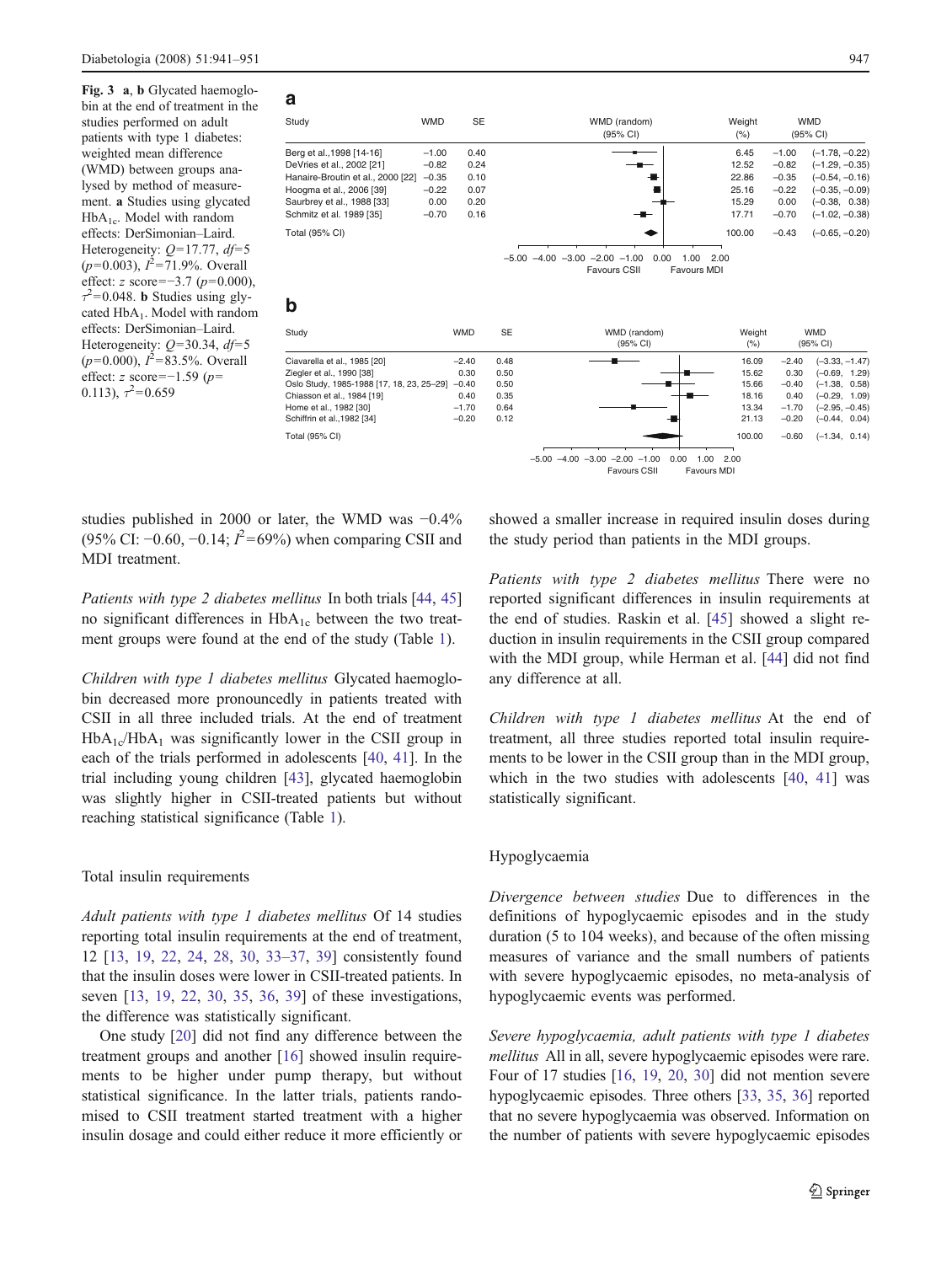could be found in six studies [\[13,](#page-9-0) [21](#page-10-0), [22](#page-10-0), [24,](#page-10-0) [28,](#page-10-0) [34\]](#page-10-0) and four [\[32](#page-10-0), [37](#page-10-0)–[39\]](#page-10-0) at least reported on the rates or the number of severe hypoglycaemic events in the treatment groups. The proportion of patients with severe hypoglycaemic episodes ranged from 0 to 0.13 in the CSII group and from 0 to 0.4 in the MDI group. Only two studies [\[21](#page-10-0), [28\]](#page-10-0) reported a formal statistical test result for the number of patients with severe hypoglycaemic episodes in the treatment groups, which in both studies did not differ significantly.

Mild/minor/symptomatic hypoglycaemia in adult patients with type 1 diabetes mellitus In six of 17 studies [\[13](#page-9-0), [16,](#page-10-0) [19](#page-10-0), [20,](#page-10-0) [33,](#page-10-0) [35\]](#page-10-0) there were no reports on mild, minor or symptomatic hypoglycaemic events. Two other studies [[30,](#page-10-0) [37](#page-10-0)] presented results for overall hypoglycaemia only, but for the latter [\[37](#page-10-0)] the rate of mild/minor hypoglycaemic events could be calculated because exact numbers of severe events were available. Six studies [\[21](#page-10-0), [22](#page-10-0), [24,](#page-10-0) [28,](#page-10-0) [36,](#page-10-0) [39\]](#page-10-0) provided the event rates for mild/minor hypoglycaemia per patient per time period, which ranged from 0.9 to 3.1 weekly events per patient in the CSII groups and from 1.1 to 3.3 in the MDI groups (ranges include previously mentioned study [\[37](#page-10-0)]). The median rate per patient per week was 1.9 in the CSII groups and 1.7 in the MDI groups. Due to its high dropout rate one further study [\[32](#page-10-0)] that also reported event rates per patient per time was not considered in the above summary. One study [\[34](#page-10-0)] presented only the total number of mild and moderate events for treatment. The 2 year trial by Ziegler [\[38](#page-10-0)] reported just the rate of symptomatic events per group for 6 month periods; it was always higher in the CSII group and statistically significant in three of these periods.

Severe hypoglycaemia, patients with type 2 diabetes mellitus Information on severe hypoglycaemia is provided in both publications. All in all, severe hypoglycaemic episodes were rare. In one study [\[45](#page-10-0)], there were no severe hypoglycaemic episodes and in the other study [\[44](#page-10-0)] three patients in the CSII compared with six patients in the MDI group experienced severe hypoglycaemia. The event rate per patient-year was not significantly different, although it tended towards a reduction in favour of CSII treatment (CSII, 0.1 vs MDI, 0.2 events per patient-year).

Mild hypoglycaemia, patients with type 2 diabetes mellitus Detailed data for the occurrence of mild hypoglycaemic episodes are given in both studies included here [\[44](#page-10-0), [45](#page-10-0)], with a non-significant reduction of frequency in the CSII group in the former [\[44](#page-10-0)] (CSII, 1.1 vs MDI, 1.2 events per patient per week). In Raskin [\[45](#page-10-0)] the event rate was also lower in the CSII group, with 0.8 vs 1.2 events per patient per 30 days in the MDI-treated group. But a formal statistical test was not presented.

Severe hypoglycaemia, children with type 1 diabetes mellitus In all included trials, the number of severe hypoglycaemic events was small. Only three severe hypoglycaemic events were recorded for patients in the CSII groups and six events in the MDI groups in all trials taken together. In one investigation [[40](#page-10-0)], four patients in the MDI group versus one in the CSII group experienced each exactly one severe hypoglycaemic event. No difference was found for CSII and MDI treatment in the other two trials, with one event in each group in both studies [[41,](#page-10-0) [43\]](#page-10-0), respectively.

No information on mild/minor/symptomatic hypoglycaemia in children with type 1 diabetes mellitus was available.

## Adverse events

Adult patients with type 1 diabetes mellitus Overall, information on adverse treatment effects other than hypoglycaemia was insufficient in the available publications.

Only four studies reported on serious adverse events besides hypoglycaemia. The rates of occurrence were generally low and in two studies [[35,](#page-10-0) [36\]](#page-10-0) there were no serious adverse events. In another study [[38\]](#page-10-0) only one serious adverse event was reported as causing a dropout in the CSII group. Another team [\[39](#page-10-0)] reported 15 serious adverse events in the MDI group compared with 20 events in the CSII group (including four events of ketoacidosis).

Data on ketoacidosis were given in ten studies. Only one of these [\[32](#page-10-0)] reported a statistically significant increase in the occurrence of ketoacidosis in the MDI group compared with both CSII groups (fixed and variable infusion rate), but this study was not considered due to major quality deficiencies after the randomisation process. Ziegler et al. [\[38](#page-10-0)] reported data on ketoacidosis indicating that the events per 100 patient-years were higher in the CSII group (intention to treat and per protocol analysis), but the difference was not statistically significant. All the other studies noted only a few ketotic events: in three studies there was one event in the CSII group only [[24,](#page-10-0) [33](#page-10-0), [36\]](#page-10-0), another [[21\]](#page-10-0) reported one event in both treatment arms, yet another [[39\]](#page-10-0) reported four events in the CSII and none in the MDI group and the Oslo trial [\[28](#page-10-0)] found that two patients in the CSII vs no patients in the MDI group developed ketoacidosis. Data on hyperglycaemia were given in only one publication included in this review. However, due to major quality deficiencies, the result of hyperglycaemic episodes in that study [[32\]](#page-10-0) will not be considered for interpretation.

Four studies reported on infusion site problems, all with an increased rate in the CSII group. Hoogma [[39\]](#page-10-0) found that 8.2% of the patients in the CSII vs 0.8% in the MDI group had problems at the infusion site, without giving more detailed information. In another investigation [[33\]](#page-10-0),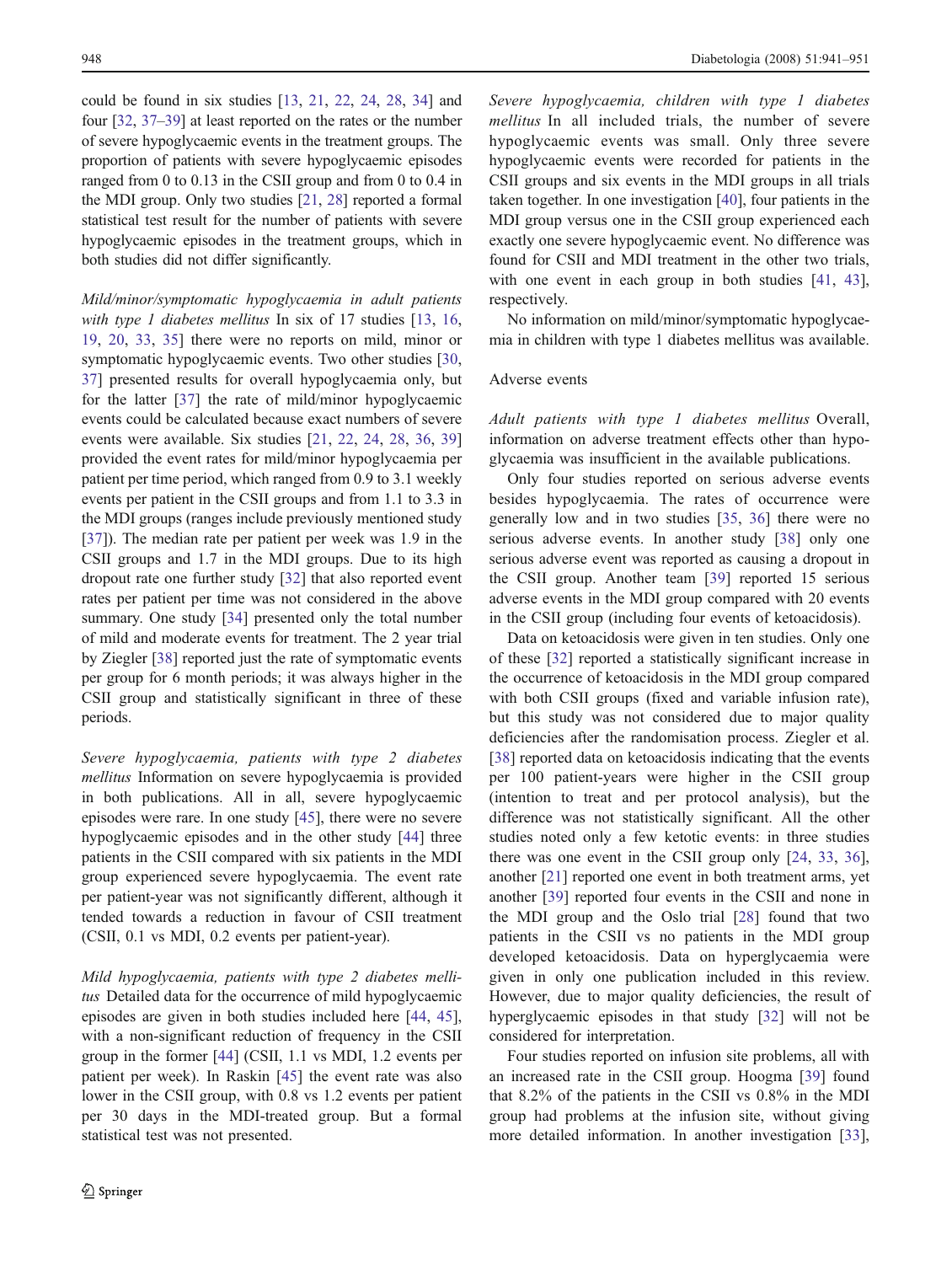three episodes of subcutaneous infection (one requiring surgical incision) occurred in the same patient in the CSII group, who also had ketoacidosis. Elsewhere [[36\]](#page-10-0), infusion site problems were noted under pump therapy only twice and several reasons for infusion problems were reported, i.e. catheter problems, pump arrest or dosage errors, battery problems, syringe dislocation. The Oslo Study [\[28](#page-10-0)] reported that eight events in six patients in the CSII vs none in the MDI group involved subcutaneous abscesses. Only one publication [\[32](#page-10-0)] included information on mortality, reporting that in the CSII group with variable infusion rates, one patient died. This patient had presented with high blood glucose values the last 2 days before his death, he suffered from fever and acetonuria, and his blood glucose values had not responded to an increased insulin infusion rate.

Patients with type 2 diabetes mellitus Both publications provided information on local reactions at the injection site. In one [[44\]](#page-10-0) significantly more patients in the MDI group reported bleeding or bruising events as compared with the CSII group, where significantly more patients had infusion site inflammation or irritation. In the other study [[45\]](#page-10-0) only CSII-treated patients reported injection site reactions, but no data on significance were given. Both teams found that technical problems were more common in the respective CSII groups than in the MDI groups. Data on hyperglycaemic episodes were given in one publication [[45\]](#page-10-0) included in this review. These episodes occurred considerably more frequently in MDI patients, but nothing was said about possible statistical significance.

Children with type 1 diabetes mellitus Doyle [[40\]](#page-10-0) reported one episode of ketoacidosis for each of the two treatment groups, while the other study [[43\]](#page-10-0) reported no event for any of the groups. There is no more information on any other adverse events in any of the publications.

## **Discussion**

Based on the findings of this systematic review and metaanalysis, the following conclusions can be drawn on CSII therapy in patients with type 1 and type 2 diabetes mellitus.

In adult patients with type 1 diabetes mellitus, CSII treatment in comparison to MDI therapy leads to better glycaemic control without a rise in hypoglycaemic events and with lower insulin requirements. CSII can thus be considered a valuable therapy option in adult patients with type 1 diabetes mellitus. In patients with type 2 diabetes mellitus treatment with CSII did not result in better glycaemic control when compared with MDI therapy. Also there was no difference in hypoglycaemic events and insulin requirements between the two treatments. It can therefore be concluded that in patients with type 2 diabetes mellitus CSII application is not superior to MDI treatment. Results from studies investigating adolescent patients with type 1 diabetes mellitus suggested a beneficial effect of CSII therapy compared with MDI therapy in terms of glycated haemoglobin, but because of the small number of patients under investigation and the short duration of the included trials, conclusions on adolescent patients are less firm than for adult patients with type 1 diabetes mellitus. There is also no clear information about hypoglycaemia in adolescents because of the insufficient reporting of such events. Due to the very limited data available, no meaningful inferences could be drawn on the possible effects of CSII treatment in younger children.

Even though this review, bringing together evidence for three important patient groups, is, to our knowledge, one of the most comprehensive on the topic to date, there are some limitations warranting caution in interpreting the validity of the results. Thus study and publication quality was low and information on features that high-quality studies would normally include were mostly missing. Furthermore, in the meta-analysis of differences in  $HbA_{1c}$  in patients with type 1 diabetes mellitus, a high degree of heterogeneity was detected. To investigate this heterogeneity several sensitivity analyses were performed. The positive effect of CSII treatment was likewise seen in trials that lasted for less than or more than 6 months. Comparing the studies according to their design, the result remained statistically significant in favour of CSII treatment in both parallel and crossover trials. While in studies using  $HbA_{1c}$  measurements CSII treatment resulted in a statistically significant lower  $HbA_{1c}$ value, in (the older) studies using  $HbA_1$  to measure glycaemic control the difference between the treatment groups was not statistically significant. The three studies published in the year 2000 and later, where newer devices were in use (which we also offer in our outpatient clinic at the Medical University Graz), further supported the superiority of CSII treatment. In addition, even in these studies, where short-acting insulin analogues, today probably the most commonly used bolus insulin type, were used, clear clinically relevant superiority was unproven [[46\]](#page-10-0).

However, none of these sensitivity analyses could explain the observed heterogeneity, which is most probably caused by a combination of several confounding factors (studies dating back to 1982, low study quality, different study designs, small treatment groups, different CSII pumps, etc.). It should also be noted that the heterogeneity is not so much caused by qualitatively different results, but by quantitative differences. From these limitations it is clear that the results obtained from this meta-analysis have to be interpreted cautiously even though they are consistent with previously published meta-analyses [\[7](#page-9-0), [8](#page-9-0), [47,](#page-10-0) [48\]](#page-10-0).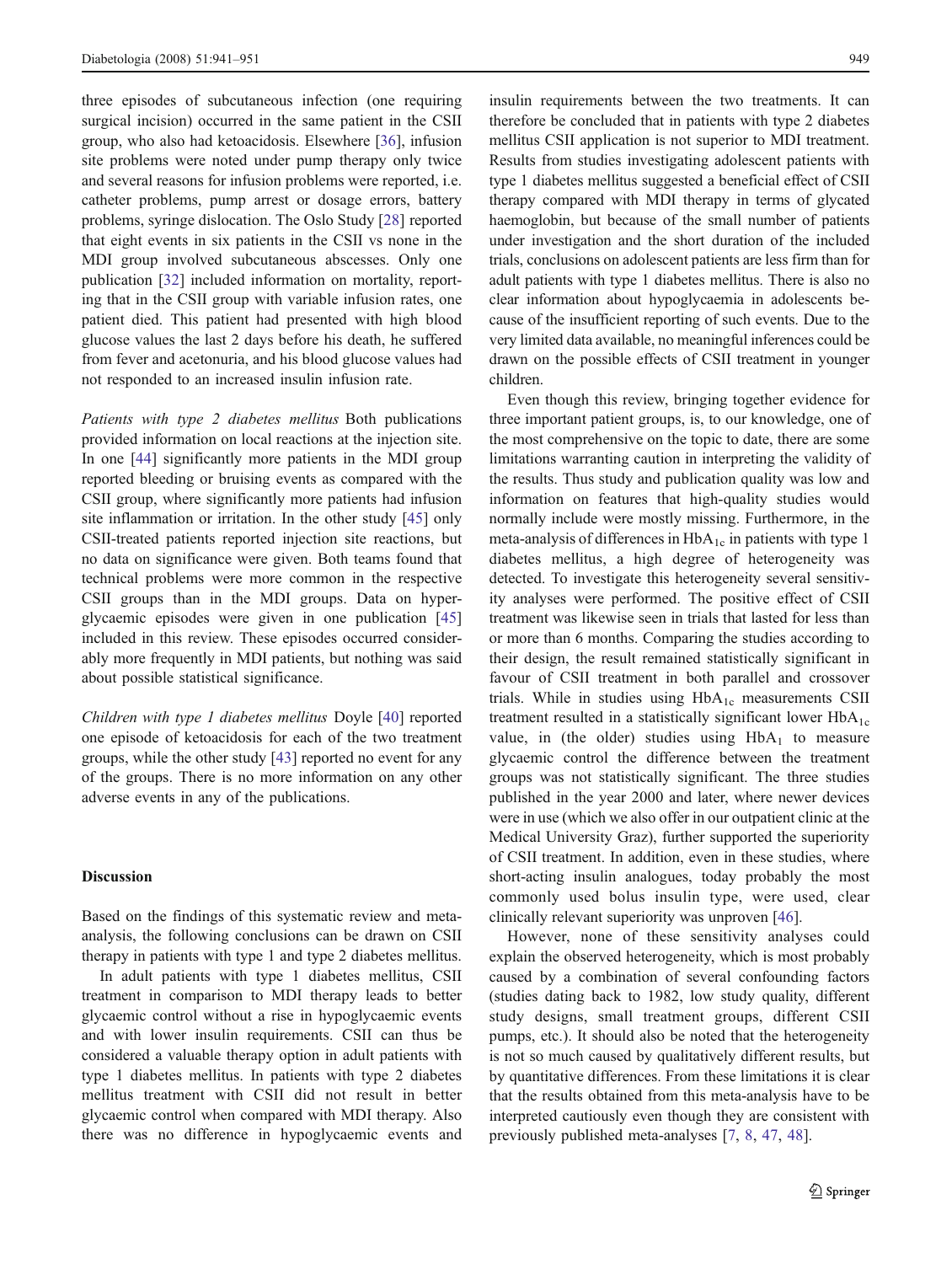<span id="page-9-0"></span>In terms of insulin requirements, no meta-analysis was done because, from our point of view, insulin requirement is only a relevant outcome for the healthcare system but not relevant for the individual patient. In any case, a metaanalysis would not have helped interpret the data more effectively, due to differences in reporting, e.g. either as total insulin requirement per person or per body weight per day, and to the sometimes missing measures for calculation.

A further problem in interpreting the results arises from the fact that in studies in which neither the patients nor the carers are blinded to the treatment the reliability of computed results for hypoglycaemic events greatly depends on whether the definition of hypoglycaemia leaves room for interpretation influenced by subjective, voluntary or involuntary factors. Since in many of the included trials the different definitions of hypoglycaemia were susceptible to bias and the endpoint detection was not blinded, results on hypoglycaemic events have to be viewed as inherently uncertain. Like Pickup et al. [7], Colquitt et al. [[47](#page-10-0)] and Weissberg-Benchell et al. [[48](#page-10-0)], we also did not perform a meta-analysis on hypoglycaemic events, due to differences in definitions of hypoglycaemic episodes, the difference in study duration, the small numbers of patients with severe hypoglycaemic episodes and the often missing measures of variance.

Data on undesirable events were unsatisfactory in all studies considered for this review. The available results indicate that there was no difference in serious adverse events between groups. Ketoacidosis was somewhat more frequent in the CSII groups and the rate of local reactions and technical problems was reported to be higher in patients treated with CSII as well. One study showed a significant increase in hyperglycaemic events in the CSII group, and in another trial on patients with type 1 diabetes mellitus one death occurred in the CSII group.

While from the results of this comprehensive systematic review the effects of CSII therapy compared with MDI treatment in adult patients with type 1 diabetes mellitus and in patients with type 2 diabetes mellitus can be considered to be clear, further research is needed on the effects of CSII therapy in adolescents and younger children with type 1 diabetes mellitus.

Acknowledgements We thank M. Korsatko, S. Korsatko, G. Köhler, A. Plasnik, U. Püringer and B. Semlitsch for assistance in reviewing and collecting the data and E. Lamont for helping prepare the manuscript. We thank M. Majerowicz for the translation of the Polish papers. The sponsor of the study, Roche Diagnostics, had no role in the study design, in data collection and analysis, data interpretation or writing of the report.

Duality of interest K. Jeitler and T. W. Gratzer are employees of Joanneum Research, which received grants from Roche Diagnostics for performing systematic reviews. K. Jeitler, A. Siebenhofer, K.

Horvath and T. R. Pieber performed clinical trials with short and longacting insulin analogues and insulin pumps for Aventis, Eli Lilly, Novo Nordisk and Roche. T. R. Pieber was or is a currently paid consultant for these companies and is also on the advisory board of Novo Nordisk. K. Neeser is an employee of the Institute of Medical Informatics and Biostatistics (IMIB) in Basel, Switzerland. IMIB received grants from Roche Diagnostics for performing health economic analyses and health technology assessments.

## References

- 1. Pickup JC, Keen H, Parsons JA, Alberti KG (1978) Continuous subcutaneous insulin infusion: an approach to achieving normoglycaemia. BMJ 1:204–207
- 2. Chantelau E, Spraul M, Muhlhauser I, Gause R, Berger M (1989) Long-term safety, efficacy and side-effects of continuous subcutaneous insulin infusion treatment for type 1 (insulin-dependent) diabetes mellitus: a one centre experience. Diabetologia 32:421–426
- 3. Guinn TS, Bailey GJ, Mecklenburg RS (1988) Factors related to discontinuation of continuous subcutaneous insulin-infusion therapy. Diabetes Care 11:46–51
- 4. Guilhem I, Leguerrier AM, Lecordier F, Poirier JY, Maugendre D (2006) Technical risks with subcutaneous insulin infusion. Diabetes Metab 32:279–284
- 5. Plotnick LP, Clark LM, Brancati FL, Erlinger T (2003) Safety and effectiveness of insulin pump therapy in children and adolescents with type 1 diabetes. Diabetes Care 26:1142–1146
- 6. Richardson T, Kerr D (2003) Skin-related complications of insulin therapy: epidemiology and emerging management strategies. Am J Clin Dermatol 4:661–667
- 7. Pickup J, Mattock M, Kerry S (2002) Glycaemic control with continuous subcutaneous insulin infusion compared with intensive insulin injections in patients with type 1 diabetes: meta-analysis of randomised controlled trials. BMJ 324:705
- 8. Retnakaran R, Hochman J, DeVries JH et al (2004) Continuous subcutaneous insulin infusion versus multiple daily injections: the impact of baseline A1c. Diabetes Care 27:2590–2596
- 9. Moher D, Cook DJ, Eastwood S, Olkin I, Rennie D, Stroup DF (1999) Improving the quality of reports of meta-analyses of randomised controlled trials: the QUOROM statement. Quality of reporting of meta-analyses. Lancet 354:1896–1900
- 10. Higgins JPT, Green S (eds) Cochrane handbook for systematic reviews of interventions 4.2.4 [updated March 2005]. In: The Cochrane Library (Issue 2) 2005. Wiley, Chichester
- 11. Jadad AR, Moore RA, Carroll D et al (1996) Assessing the quality of reports of randomized clinical trials: is blinding necessary? Control Clin Trials 17:1–12
- 12. Schulz KF, Chalmers I, Hayes RJ, Altman DG (1995) Empirical evidence of bias. Dimensions of methodological quality associated with estimates of treatment effects in controlled trials. JAMA 273:408–412
- 13. Bak JF, Nielsen OH, Pedersen O, Beck-Nielsen H (1987) Multiple insulin injections using a pen injector versus insulin pump treatment in young diabetic patients. Diabetes Res 6:155–158
- 14. Bangstad HJ, Kofoed-Enevoldsen A, Dahl-Jorgensen K, Hanssen KF (1992) Glomerular charge selectivity and the influence of improved blood glucose control in type 1 (insulin-dependent) diabetic patients with microalbuminuria. Diabetologia 35:1165–1169
- 15. Bangstad HJ, Osterby R, Dahl-Jorgensen K, Berg KJ, Hartmann A, Hanssen KF (1994) Improvement of blood glucose control in IDDM patients retards the progression of morphological changes in early diabetic nephropathy. Diabetologia 37:483–490